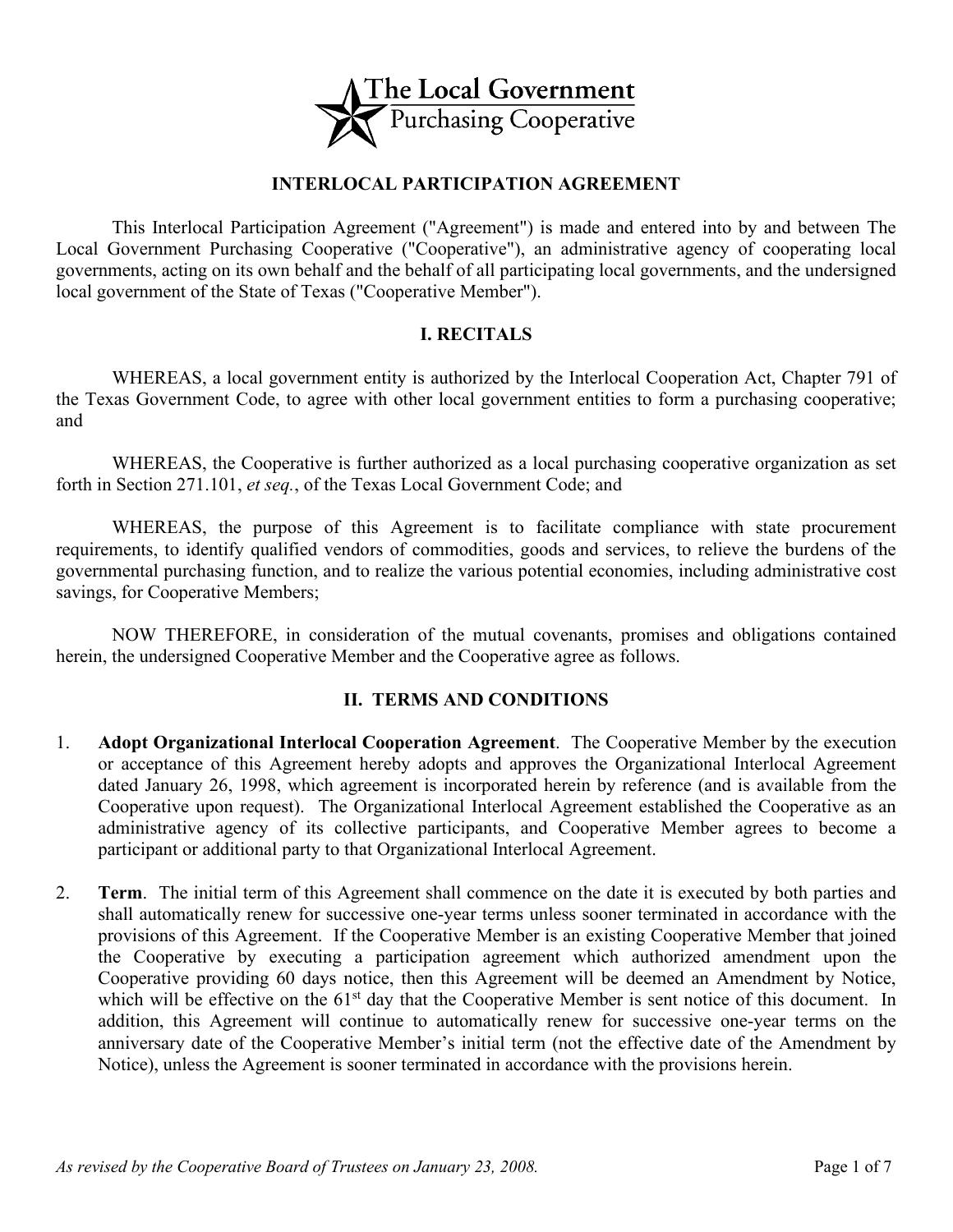### 3. **Termination.**

- (a) **By the Cooperative Member**. This Agreement may be terminated by the Cooperative Member at any time by thirty (30) days prior written notice to the Cooperative, provided any amounts owed to the Cooperative and any vendor have been fully paid.
- (b) **By the Cooperative.** The Cooperative may terminate this Agreement by:

(1) Giving ten (10) days notice by certified mail to the Cooperative Member if the Cooperative Member breaches this Agreement; or

(2) Giving thirty (30) days notice by certified mail to the Cooperative Member with or without cause.

(c) **Termination Procedure.** If the Cooperative Member terminates its participation under this Agreement or breaches this Agreement, or if the Cooperative terminates participation of the Cooperative Member, the Cooperative Member shall bear the full financial responsibility for all of its purchases made from vendors under or through this Agreement. The Cooperative may seek the whole amount due, if any, from the terminated Cooperative Member. In addition, the Cooperative Member agrees it will neither be entitled to a refund of any membership dues paid nor a distribution which may occur after the Cooperative Member terminates from the Cooperative.

#### 4. **Payments by Cooperative Member.**

- (a) The Cooperative Member agrees to pay membership fees as may be required by the Cooperative. The Cooperative will provide the Cooperative Member with 60 days prior written notice of any change in the membership fee before such fee becomes effective. Membership fees are payable by Cooperative Member within 30 days of receipt of an invoice from the Cooperative or its designee, unless otherwise provided by law. A late charge amounting to the maximum interest allowed by law, but not less than the rate of interest under Section 2251.021, *et seq*., Texas Government Code, shall begin to accrue daily on the 46th day following the due date and continue to accrue until the membership fees and late charges are paid in full. The Cooperative reserves the right to collect all funds that are due to the Cooperative in the event of termination by Cooperative Member or breach of this Agreement by Cooperative Member.
- (b) In addition to membership fees, the Cooperative Member will make timely payments to the vendor for the goods, materials and services received in accordance with the terms and conditions of the bid invitation, instructions, and all other applicable procurement documents. Payment for goods, materials and services and inspections and acceptance of goods, materials and services ordered by the procuring Cooperative Member shall be the exclusive obligation of the procuring Cooperative Member, and not the Cooperative. Furthermore, the Cooperative Member is solely responsible for negotiating and securing ancillary agreements from the vendor on such other terms and conditions, including provisions relating to insurance or bonding, that the Cooperative Member deems necessary or desirable under state or local law, local policy or rule, or within its business judgment.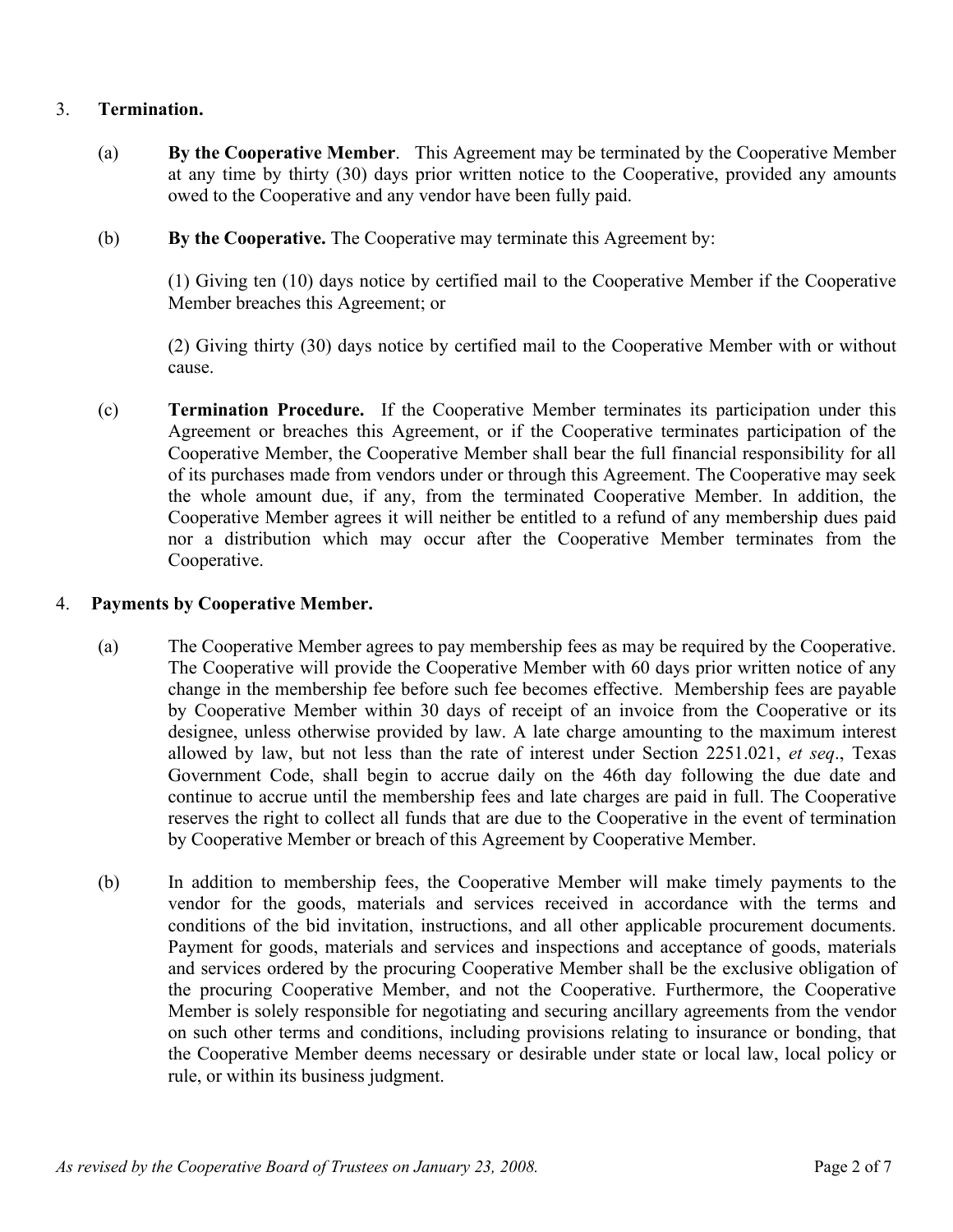- 5. **Payments by Vendors.** The parties agree that the Cooperative will require payment from vendors which are selected to provide goods, materials or services to Cooperative Members. Such payment (hereafter "Vendor Fees") may be up to two percent (2%) of the purchase price paid by Cooperative Members or a flat fee amount that may be set from time to time by the Cooperative Board of Trustees. Cooperative Member agrees that these Vendor Fees fairly compensate the Cooperative for the services and functions performed under this Agreement and that these Vendor Fees enable the Cooperative to pay the administrative, endorsement, licensing, marketing, and other expenses involved in successfully operating a program of electronic commerce for the Cooperative Members. Further, Cooperative Member affirmatively disclaims any rights to such Vendor Fees, acknowledging all such fees are the property of the Cooperative. Similarly, in no event shall a Cooperative Member be responsible for payment of Vendor Fees.
- 6. **Distribution.** From time to time, and at the sole discretion of the Cooperative Board of Trustees, the Cooperative may issue a distribution to Cooperative Members under a plan developed by the Cooperative Board of Trustees. Cooperative Member acknowledges that a distribution is never guaranteed and will depend on the overall financial condition of the Cooperative at the time of the distribution and the purchases made by the Cooperative Member.
- 7. **Administration.** The Cooperative may enter into contracts with others, including non-profit associations, for the administration, operation and sponsorship of the purchasing program provided by this Agreement. The Cooperative will provide reports, at least annually, to the Cooperative Member electronically or by mail. Cooperative Member will report purchase orders generated under this Agreement to the Cooperative or its designee, in accordance with instructions of the Cooperative.
- 8. **BuyBoard®.** Cooperative Member will have a non-exclusive license to use the BuyBoard electronic purchasing application during the term of this Agreement. Cooperative Member acknowledges and agrees that the BuyBoard electronic application and trade name are owned by the Texas Association of School Boards, Inc. and that neither the Cooperative nor the Cooperative Member has any proprietary rights in the BuyBoard electronic application or trade name. Cooperative Member will not attempt to resell, rent, or otherwise distribute any part of the BuyBoard to any other party; nor will it attempt to modify the BuyBoard programs on the server or acquire the programming code. Cooperative Member may not attempt to modify, adapt, translate, distribute, reverse engineer, decompile, or disassemble any component of the application. Cooperative Member will use the BuyBoard in accordance with instructions from the Cooperative (or its designee) and will discontinue use upon termination of participation in the Cooperative. Cooperative Member will maintain equipment, software and conduct testing to operate the BuyBoard system at its own expense.

## **III. GENERAL PROVISIONS**

- 1. **Amendment by Notice.** The Board may amend this Agreement, provided that prior written notice is sent to the Cooperative Member at least 60 days prior to the effective date of any change described in such amendment and provided that the Cooperative Member does not terminate its participation in the Cooperative before the expiration of said 60 days.
- 2. **Authorization to Participate and Compliance with Local Policies.** Each Cooperative Member represents and warrants that its governing body has duly authorized its participation in the Cooperative and that the Cooperative Member will comply with all state and local laws and policies pertaining to purchasing of goods and services through its membership in the Cooperative.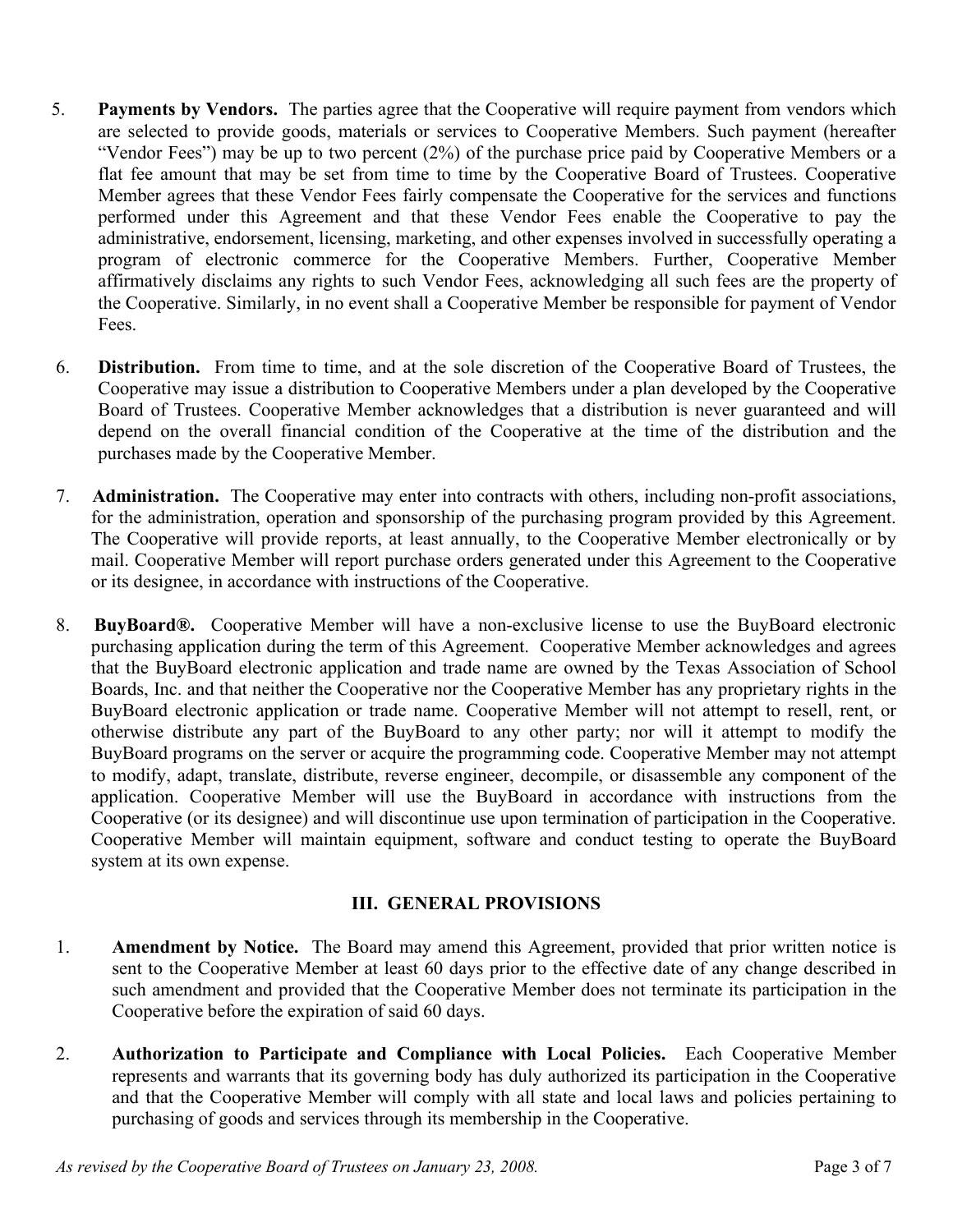- 3. **Bylaws.** The Cooperative Member agrees to abide by the Bylaws of the Cooperative, as they may be amended, and any and all written policies and procedures established by the Cooperative.
- 4. **Cooperation and Access.** The Cooperative Member agrees that it will cooperate in compliance with any reasonable requests for information and/or records made by the Cooperative. The Cooperative reserves the right to audit the relevant records of any Cooperative Member. Any breach of this provision shall be considered material and shall make the Agreement subject to termination on ten (10) days written notice to the Cooperative Member.
- 5. **Coordinator.** The Cooperative Member agrees to appoint a program coordinator who shall have express authority to represent and bind the Cooperative Member, and the Cooperative will not be required to contact any other individual regarding program matters. Any notice to or any agreements with the coordinator shall be binding upon the Cooperative Member. The Cooperative Member reserves the right to change the coordinator as needed by giving written notice to the Cooperative. Such notice is not effective until actually received by the Cooperative.
- 6. **Current Revenue.** The Cooperative Member hereby warrants that all payments, fees, and disbursements required of it hereunder shall be made from current revenues budgeted and available to the Cooperative Member.
- 7. **Defense and Prosecution of Claims.** The Cooperative Member authorizes the Cooperative to regulate the commencement, defense, intervention, or participation in a judicial, administrative, or other governmental proceeding or in an arbitration, mediation, or any other form of alternative dispute resolution, or other appearances of the Cooperative in any litigation, claim or dispute which arises from the services provided by the Cooperative on behalf of its members, collectively or individually. Neither this provision nor any other provision in this Agreement will create a legal duty for the Cooperative to provide a defense or prosecute a claim; rather, the Cooperative may exercise this right in its sole discretion and to the extent permitted or authorized by law. The Cooperative Member shall reasonably cooperate and supply any information necessary or helpful in such prosecution or defense. Subject to specific revocation, the Cooperative Member hereby designates the Cooperative to act as a class representative on its behalf in matters arising out of this Agreement.
- 8. **Governance.** The Board of Trustees (Board) will govern the Cooperative in accordance with the Bylaws.
- 9. **Jurisdiction/Venue.** This Agreement shall be governed by and construed in accordance with the laws of the State of Texas and, to the extent permitted by law, venue for all disputes arising under this Agreement shall lie in Travis County, Texas.
- 10. **Legal Authority.** The Cooperative Member represents and warrants to the Cooperative the following:
	- (a) It meets the definition of "Local Government" or "State Agency" under the Interlocal Cooperation Act ("Act"), Chapter 791 of the Texas Government Code.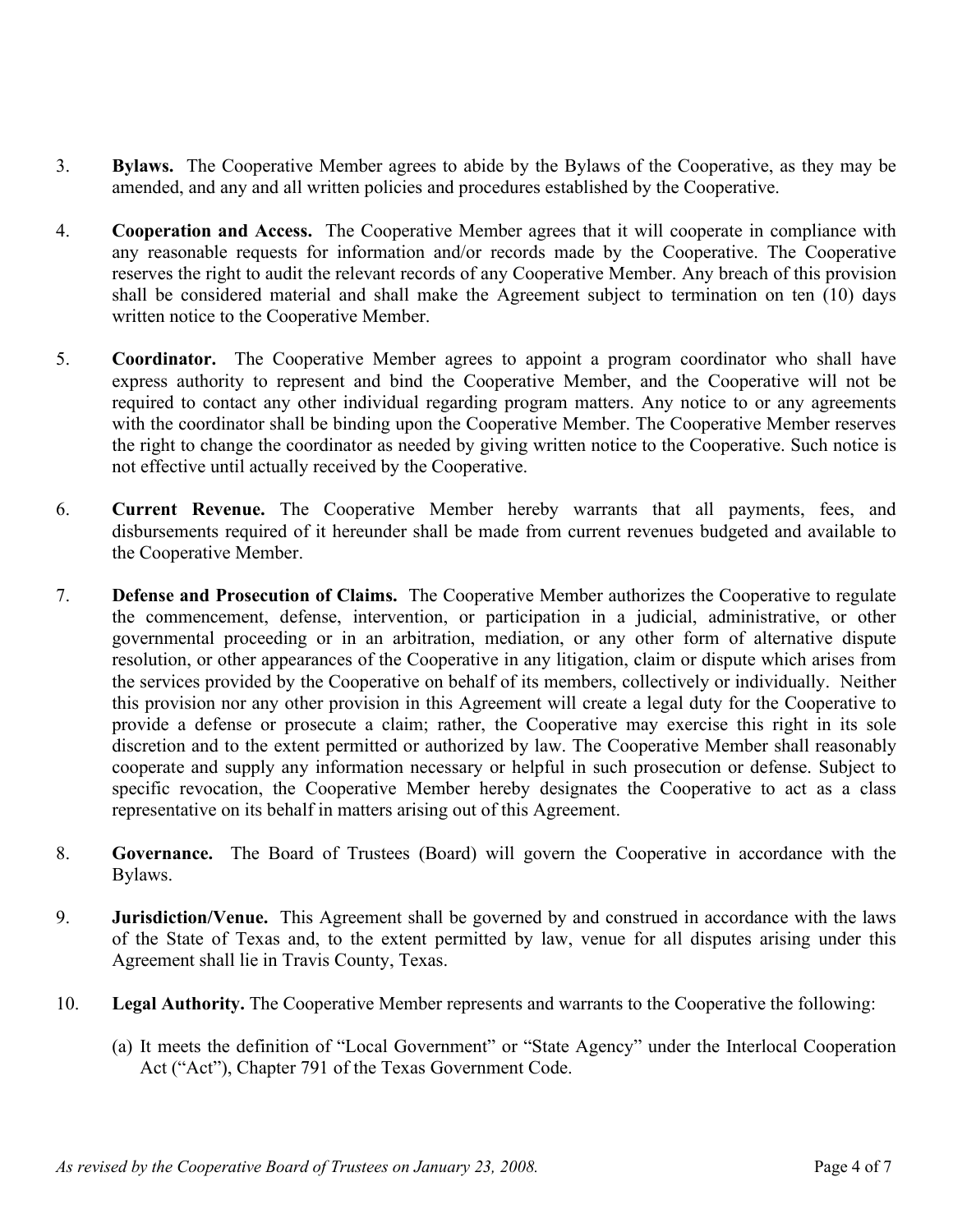- (b) The functions and services to be performed under the Agreement will be limited to "Administrative Functions" as defined in the Act, which includes purchasing.
- (c) It possesses the legal authority to enter into this Agreement and can allow this Agreement to automatically renew without subsequent action of its governing body.
- (d) Purchases made under this Agreement will satisfy all procedural procurement requirements that the Cooperative Member must meet under all applicable local policy, regulation, or state law.
- (e) All requirements local or state for a third party to approve, record or authorize the Agreement have been met.
- 11. **Disclaimer.** THE COOPERATIVE, ITS ENDORSERS (TEXAS ASSOCIATION OF SCHOOL BOARDS, INC., TEXAS ASSOCIATION OF COUNTIES, AND TEXAS MUNICIPAL LEAGUE) AND SERVICING CONTRACTOR (TEXAS ASSOCIATION OF SCHOOL BOARDS, INC.) DO NOT WARRANT THAT THE OPERATION OR USE OF COOPERATIVE SERVICES WILL BE UNINTERRUPTED OR ERROR FREE.

THE COOPERATIVE, ITS ENDORSERS AND SERVICING CONTRACTORS, HEREBY DISCLAIM ANY AND ALL WARRANTIES, EXPRESS OR IMPLIED, IN REGARD TO ANY INFORMATION, PRODUCT OR SERVICE FURNISHED UNDER THIS AGREEMENT, INCLUDING WITHOUT LIMITATION, ANY AND ALL IMPLIED WARRANTIES OF MERCHANTABILITY OR FITNESS FOR A PARTICULAR PURPOSE.

- 12. **Limitation of Liability.** Without waiver of the disclaimer or other limitation of liability in this Agreement, the parties agree that:
	- (a) Neither party waives any immunity from liability afforded under law;
	- (b) In regard to any lawsuit or formal adjudication arising out of or relating to this Agreement, neither party shall be liable to the other under any circumstance for special, incidental, consequential, or exemplary damages;
	- (c) The maximum amount of damages recoverable will be limited to the amount of fees which the Cooperative received as a direct result of the Cooperative Member's membership fee and purchase activity, within 24 months of when the lawsuit or action was filed; and
	- (d) In the event of a lawsuit or formal adjudication the prevailing party will be entitled to recover reasonable attorney's fees pursuant to Section 271.159 of the Texas Local Government Code.

Without waiver of the disclaimer or other limitation of liability in this Agreement, the parties further agree to limit the liability of the Cooperative's servicing contractor, endorsers and sponsors (including, but not limited to, the Texas Association of School Boards, Inc., Texas Association of Counties, Texas Municipal League, and educational service centers) up to the maximum amount each received from or through the Cooperative, as a direct result of the undersigned Cooperative Member's membership fee and purchase activity, within 24 months of the filing of any lawsuit or action.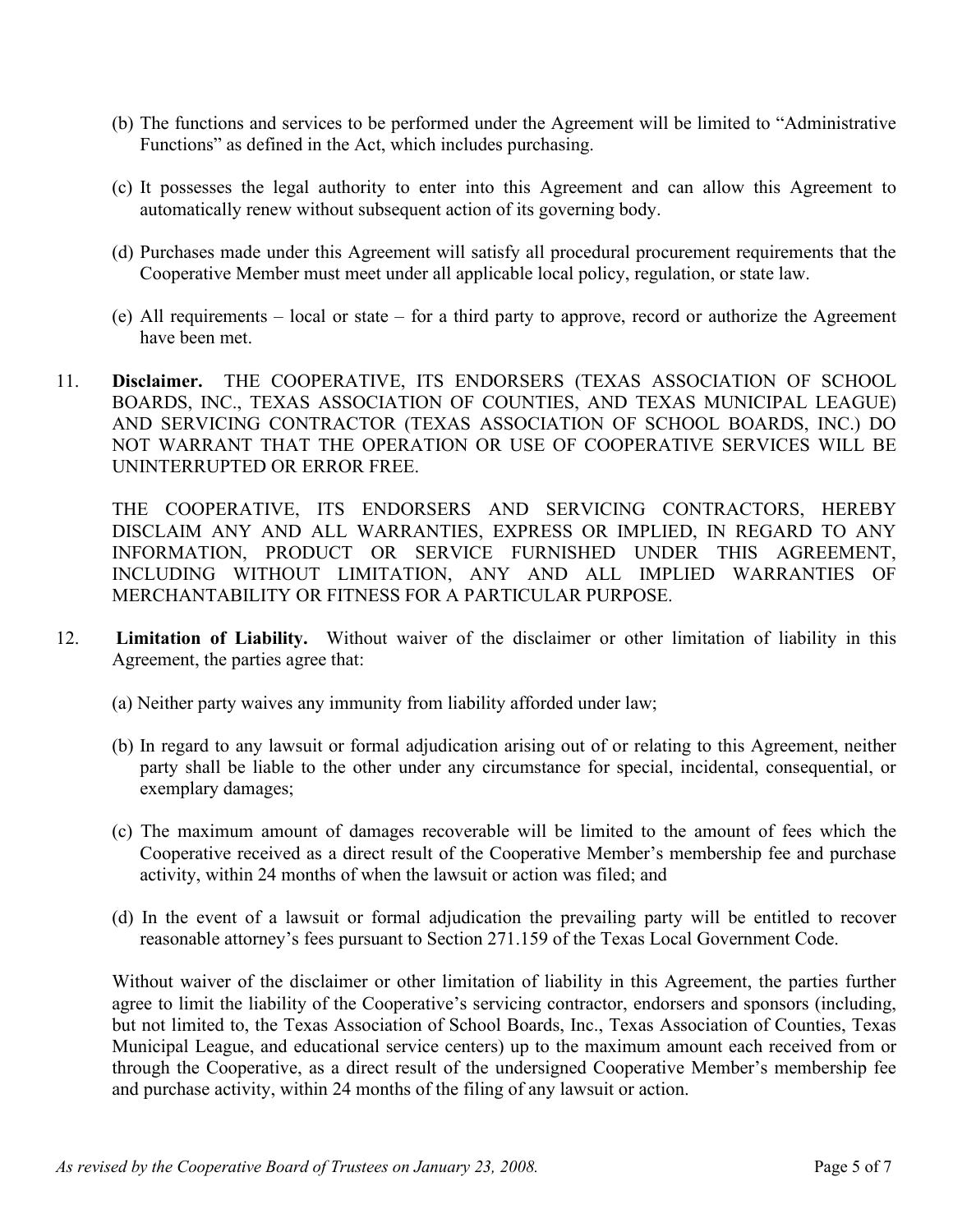- 13. **Limitation of Rights.** Except as otherwise expressly provided in this Agreement, nothing in this Agreement, is intended to confer upon any person, other than the parties hereto, any benefits, rights, or remedies under or by reason of this Agreement.
- 14. **Merger/Entirety.** This Agreement, together with the Cooperative's Bylaws and Organizational Interlocal Agreement, represents the complete understanding of the Cooperative and Cooperative Member. To the extent there exists any conflict between the terms of this Agreement and that of prior agreements, the terms of this Agreement shall control and take precedence over all prior participation agreements.
- 15. **Notice.** Any written notice to the Cooperative shall be made by first class mail, postage prepaid, and delivered to the BuyBoard Administrator, Texas Association of School Boards, Inc., P.O. Box 400, Austin, Texas 78767-0400. Notices to Cooperative Member may be made by first class mail, postage prepaid, and delivered to the Cooperative Member's Coordinator or chief executive officer (e.g., superintendent, city manager, county judge or mayor).
- 16. **Severability.** If any portion of this Agreement shall be declared illegal or held unenforceable for any reason, the remaining portions shall continue in full force and effect.
- 17. **Signatures/Counterparts.** The failure of a party to provide an original, manually executed signature to the other party will not affect the validity, enforceability or binding effect of this Agreement because either party may rely upon a facsimile signature as if it were an original. Furthermore, this Agreement may be executed in several separate counterparts, each of which shall be an original and all of which shall constitute one and the same instrument.
- 18. **Warranty.** By the execution and delivery of this Agreement, the undersigned individuals warrant that they have been duly authorized by all requisite administrative action required to enter into and perform the terms of this Agreement.

*[Signature page follows.]*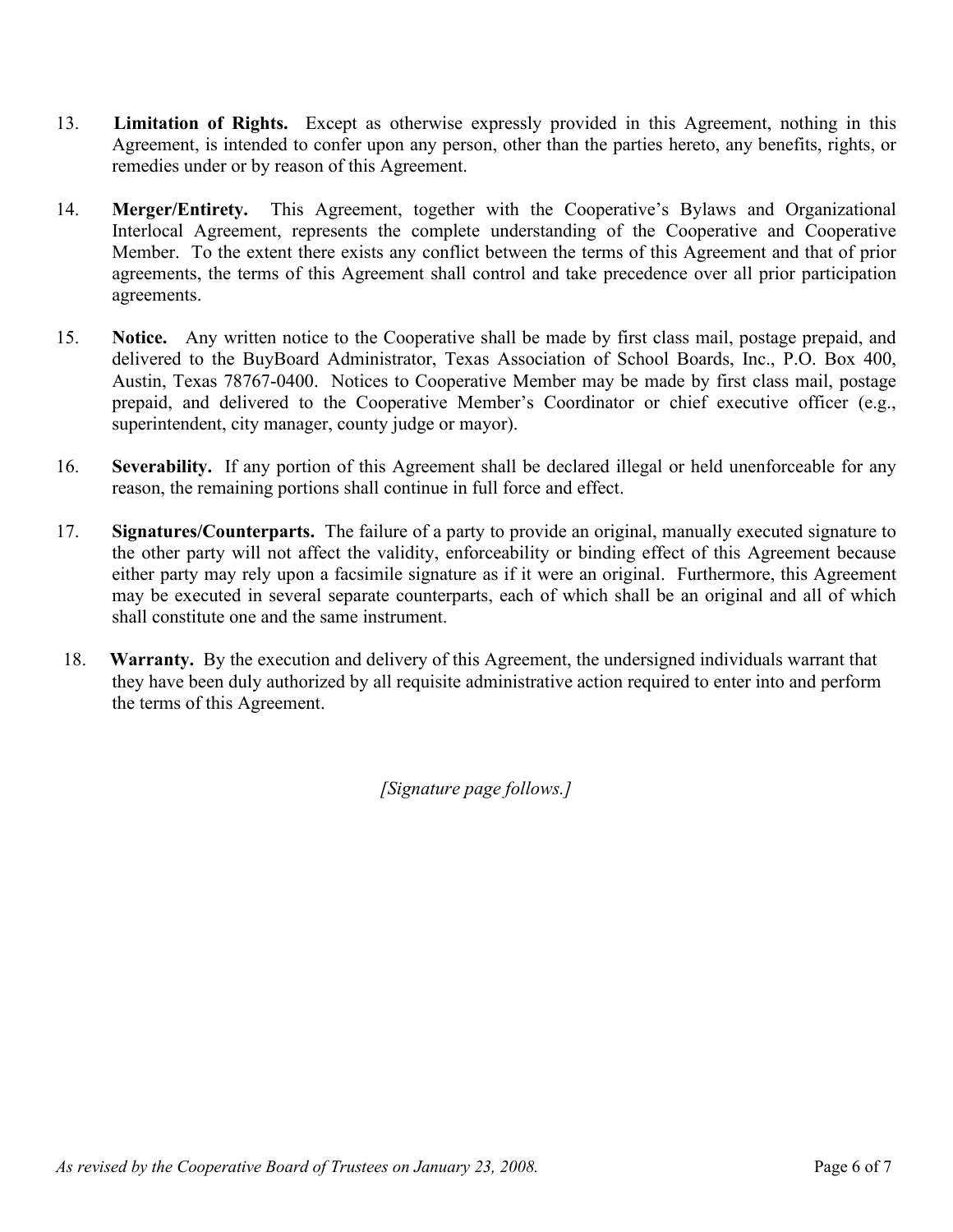IN WITNESS WHEREOF, the parties, acting through their duly authorized representatives, accept this Agreement.

#### **TO BE COMPLETED BY THE COOPERATIVE:**

The LOCAL GOVERNMENT PURCHASING COOPERATIVE, as acting on behalf of all other Cooperative Members

| i<br>۰, |  |
|---------|--|

Dan Troxell, Ph.D., Secretary

By: Date:

# **TO BE COMPLETED BY COOPERATIVE MEMBER:**

*[Signature required unless accepted as an Amendment by Notice as described in the Agreement.]*

 $\mathcal{L}_\mathcal{L}$  , where  $\mathcal{L}_\mathcal{L}$  , we have the set of the set of the set of the set of the set of the set of the set of the set of the set of the set of the set of the set of the set of the set of the set of the set

 $\mathcal{L}_\text{max}$  and  $\mathcal{L}_\text{max}$  and  $\mathcal{L}_\text{max}$  and  $\mathcal{L}_\text{max}$ 

 $\mathcal{L}_\mathcal{L}$  , where  $\mathcal{L}_\mathcal{L}$  , we have the set of the set of the set of the set of the set of the set of the set of the set of the set of the set of the set of the set of the set of the set of the set of the set

(Name of Local Government)

| ۰, |  |
|----|--|

 $Date:$ 

Signature of authorized representative of Cooperative Member

\_\_\_\_\_\_\_\_\_\_\_\_\_\_\_\_\_\_\_\_\_\_\_\_\_\_\_\_\_\_\_\_\_\_\_\_\_\_\_\_\_\_\_\_\_\_\_\_\_\_ Printed name and title of authorized representative

Coordinator (Program Contact) for the Cooperative Member is:

Name

Title

 $\mathcal{L}_\mathcal{L}$  , where  $\mathcal{L}_\mathcal{L}$  , we have the set of the set of the set of the set of the set of the set of the set of the set of the set of the set of the set of the set of the set of the set of the set of the set Mailing Address

 $\mathcal{L}_\mathcal{L}$  , which is a set of the set of the set of the set of the set of the set of the set of the set of the set of the set of the set of the set of the set of the set of the set of the set of the set of the set of **City** Texas, \_\_\_\_\_\_\_\_\_\_\_\_\_\_\_\_\_\_\_\_\_\_\_\_\_\_\_\_\_

(zip)

Telephone

Email